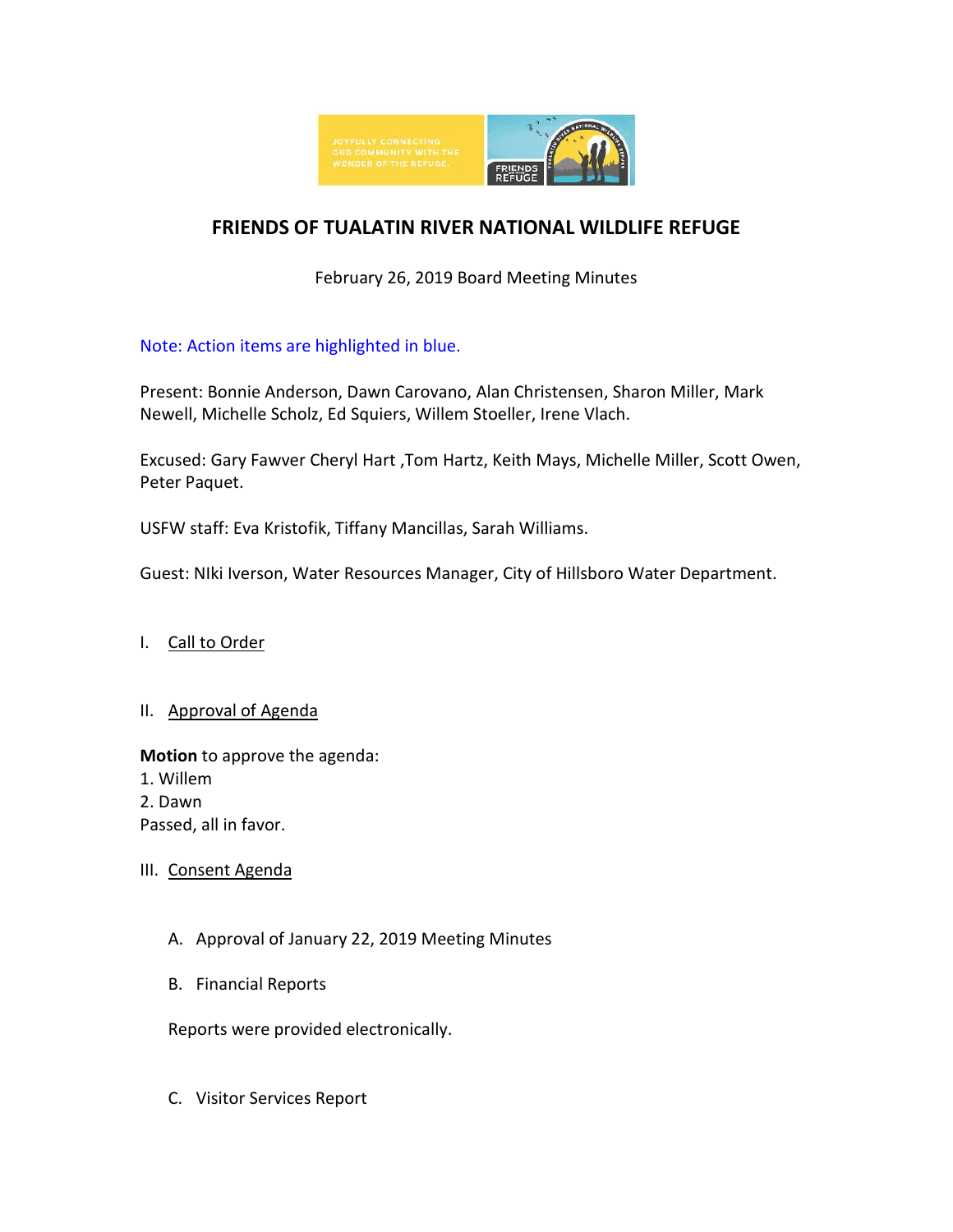Report was provided electronically.

D. Photo Society Report

Report was provided electronically.

E. Restoration Report

Report was provided electronically. It included graphics that may have been rejected by some servers.

F. Membership Committee Report

Report was provided electronically.

**Motion** to approve the Consent Agenda:

1. Alan

2. MIchelle

Discussion: Mark encouraged the committee chairs to highlight successes in future reports. Nathan Kossnar was recognized for his leadership role in habitat restoration and waterfowl surveying.

Passed, with all in favor.

- IV. Report
- V. New Business
	- A. Willem: Grant Discussion Chicken Creek: \$250,000/Trees \$100,000

Niki gave the historical background for the Chicken Creek restoration project for which FOR (Friends of Tualatin River National Wildlife Refuge) might receive a grant from Willamette Water Services.

The Friends role as Grantee would be to accept the grant money, pay invoices from Clean Water Services and generate an annual report. Clean Water Services would be solely responsible for managing and executing the construction projects. USFWS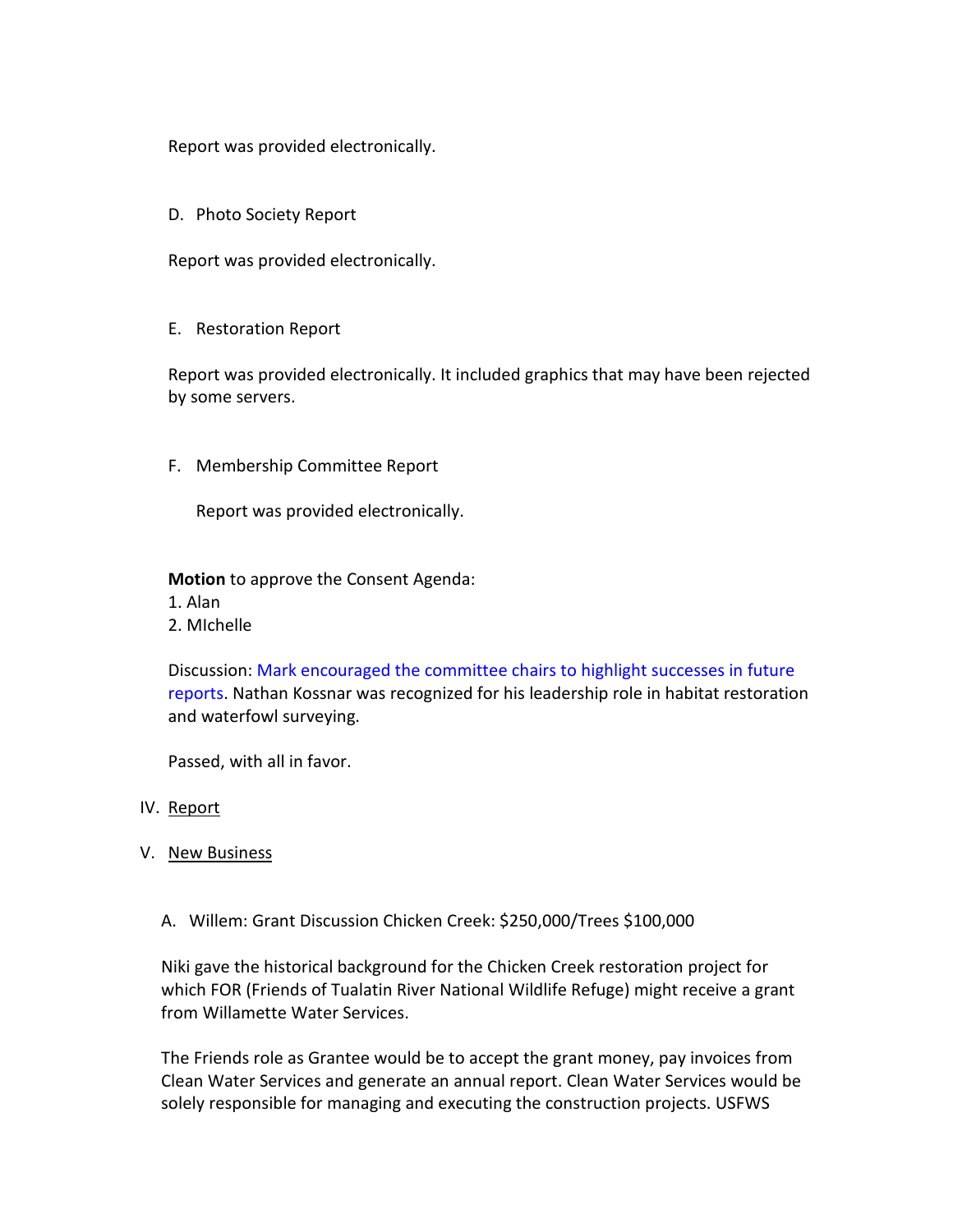would be solely responsible for monitoring the progress and approving the invoices from CWS. CWS will have a separate agreement with the Friends stating that invoicing will only take place after the friends have received the funds from the grantors. USFWF is completely responsible for the entire project.

**Motion:** to proceed with the Chicken Creek restoration project with the understanding that the restoration committee chair and the treasurer will keep the Board updated on its progress, and to authorize the president of the Friends or a by him designated board member to accept and sign the grant agreement for the \$250,000 construction grant.

- 1: Ed
- 2: Alan

Discussion: Niki clarified that the Water Department is interested in the restoration of Chicken Creek in the context of their resilient water supply program.

Mark inquired whether grants of these amounts might trigger the need to audit our financial statements – they will not as they amount to less than one million dollars. That said, Willem reported that our pro bono tax consultant is not comfortable dealing with such a large budget and we have to search for someone else.

The **motion was amended** to the wording Willem provided by email prior to the meeting: to authorize the president of the Friends or a by him designated board member to accept and sign the grant agreement for the \$250,000 construction grant.

- 1: Willem
- 2: Bonnie

Passed, with all in favor.

The grant agreement should be ready for signing in March.

FOR has also applied to Tualatin Soil and Water Conservation District for a TREE grant of \$100,000 for the construction of a bridge for the Chicken Creek restoration project

**Motion:** to authorize the president of the Friends or a by him designated board member to accept and sign the grant agreement for the \$100,000 construction grant.

- 1. Willem
- 2. Ed

Passed, with all in favor.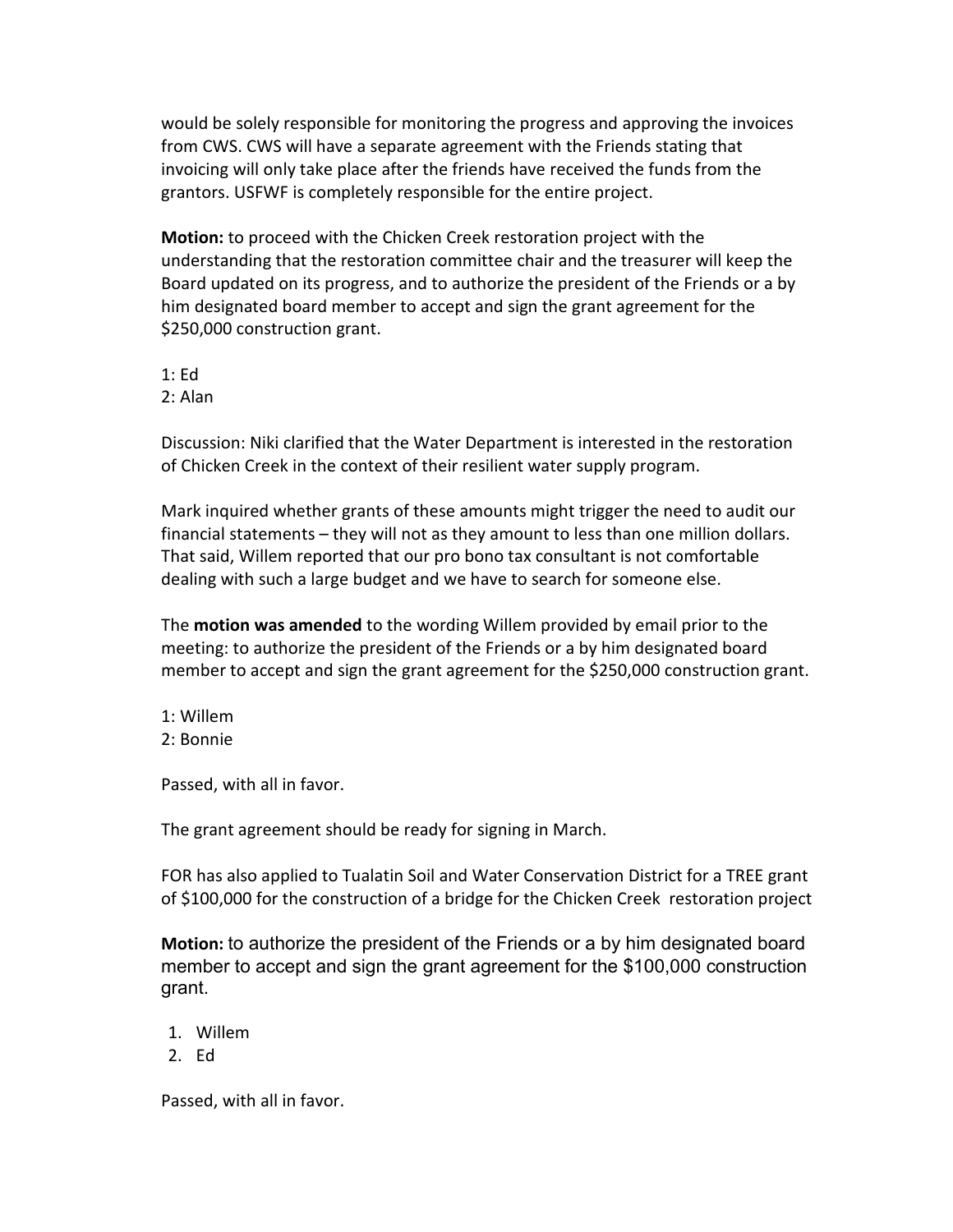#### B. Tiffany: Education Update

Tiffany gave a short power point presentation on her background and her day-to-day work.

While grade schools bring their students to the Refuge, Tiffany also travels to various schools. In addition to education, she works on events.

#### C. Eva: Refuge update

The construction of bridges and a pump house at Wapato could be delayed until 2020. The funding is secured, but it will take time to review bids and hire a contractor.

An auditor from the Office of the Inspector General visited the Refuge today to examine how the Friends work with USFWS, and what the Friends contribute to the Refuge. The auditor interviewed both Larry and Eva today. Cheryl also had a conversation with the auditor. The visit went well and took less time than expected. It was primarily a fact-finding mission to understand how the funds generated by the Friends were benefiting USF&W. Bonnie and Willem also contributed to the effort. The auditor will provide a report.

The question arose whether an Audit Committee should be activated. Willem offered to write an internal audit policy. Sharon expressed concern about the lack of oversight of the store finances. Dawn also offered to help the Board get a better understanding of the Friends' finances. Irene suggested a short tutorial during an upcoming board meeting.

### Mark will encourage the formation of a finance committee after Willem will have written the audit policy.

Most of the work for the restoration of Chicken Creek is contracted so there will be limited need for volunteer work. The project will be managed by Clean Water Services. The Friends can champion the restoration of 1P and 2P. 1P and 2P might have extra soil that will be needed for Chicken Creek. The restoration committee is already involved and there will be many opportunities for volunteers.

D. Alan/Sarah: Diversity Training Update

Alan and Sarah attended the first of 6 training sessions offered by The Intertwine. The board expressed interest in also receiving diversity training and Alan suggested a few dates in May on which the trainer is available. However, the board felt that there already is too much happening this spring with the mentoring and that diversity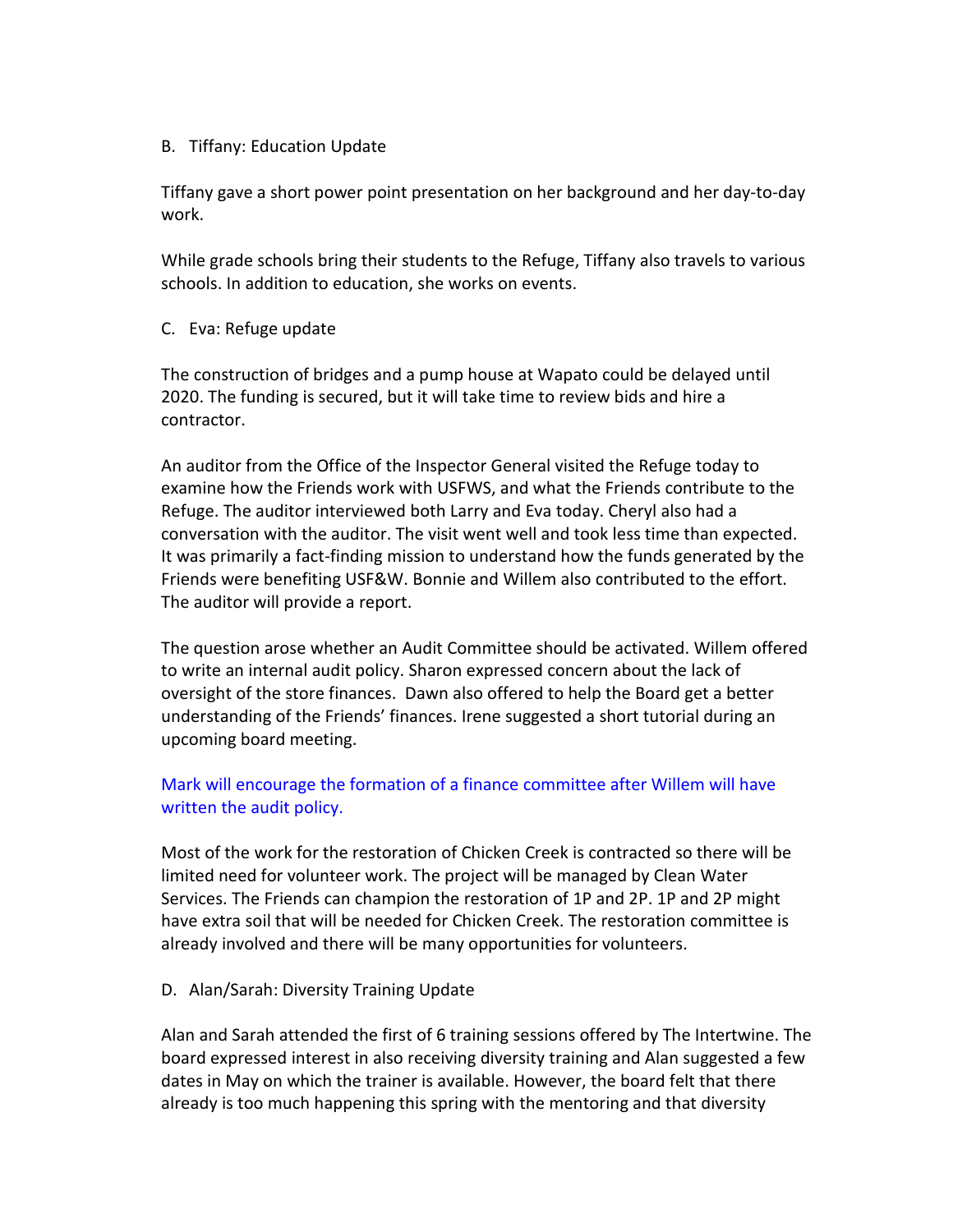training should be pushed back to the fall. While multi-day training would be ideal, we probably should start with a one-day program. Alan will invite Derron Cole to attend a Friends' board meeting to discuss options.

E. Willem: Photo Society Funds: \$3,000

At the February 7th Photo Society meeting the present members elected to not pursue a youth photo camp this year. Subsequently Willem contacted Don Nelson regarding a restricted donation for more advanced cameras. Don agreed to change the restricted funds to general use by the Photo Society. In addition the board had voted last FY to designate \$3,000 for the same goal: to acquire more advanced cameras. Since there will be no youth photo camp activity this FY, Willem offered the following motion.

**Motion:** to undo the designation of \$3,000 for more advanced cameras and to return these funds to non-restricted, non-designated funds.

1. Willem 2. Ed 3. Passed, all in favor.

Dawn will make the necessary changes in the books.

F. Bonnie: Webmaster discussion/ Ongoing Board Orientation (raising money)

Tom Stibolt who donated the original land to establish the Refuge and long time Friend, offered to be our web master. He is familiar with Wild Apricot. He offered to meet with Sharon, Willem and Bonnie.

Bonnie highlighted some restrictions on fundraising activities, referring to Chapter 1, section G (2) :

Fundraising: we are not allowed to do:

- sell raffle tickets or offer door prizes.
- raise funds towards a specific purpose without an agreement with USF&W talk to Eva before making any request for funding.

Scott asked that each board member make a contribution towards Bird Fest – ideally \$100, which will qualify the donor as an Emerald donor.

G. Mark: 2 hour max meeting/Start time 6:45?/Newsletter (content providers and editor Committee)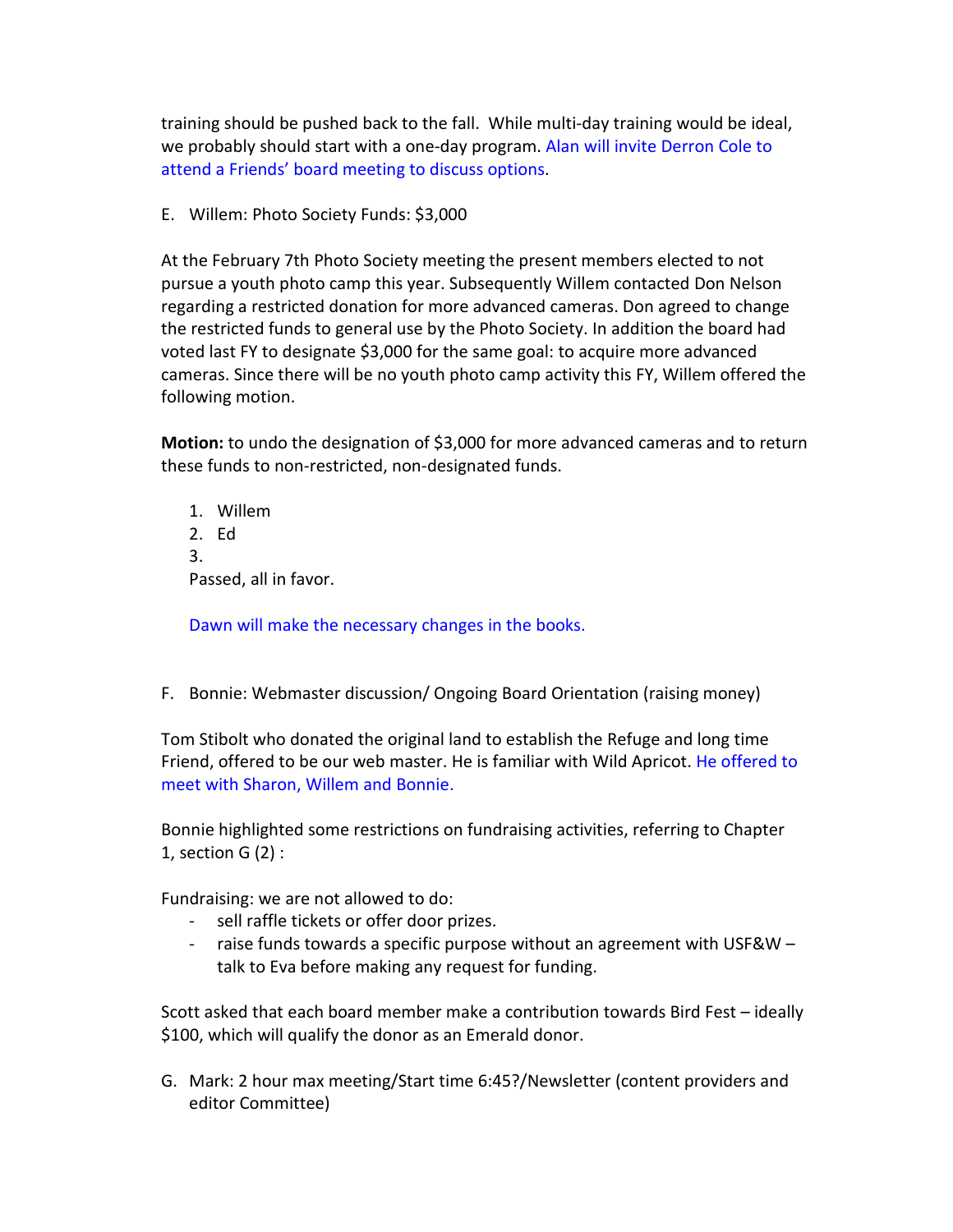Going forward board meetings will start at 6:45pm. We will continue to have snacks.

# VI. Unfinished Business

## VII. Announcements

A. Other Announcements

Sarah made a request for funding for an appreciation event for the 50-60 volunteers who participated in the amphibian egg mass survey, for the rental of a venue and a token gift (of a value of less than \$10) for the volunteers. Mark has the authority to allocate small sums without a motion and it was decided that we would contribute.

- B. Report Volunteer Hours to Bonnie
- C. E-newsletter articles and deadline.

The Board is looking for volunteers interested in forming a newsletter committee. Alan will submit an article on the two grants.

D. Upcoming meeting dates:

- March 15-16, 2019 (Mentoring Weekend). Despite the fact that we don't have a food budget, the Friends will use unrestricted funds to offer lunch to all participants on both days. We will also pay for the Friday night dinner – to be catered to the Refuge.

**Motion:** to spend up to \$2,000 for food for the mentoring weekend.

1. Ed

-

2. Willem

Passed, all in favor.

- March 26, 2019 (Board Meeting)
- VIII. Adjourn

Motion to adjourn: 1. Ed